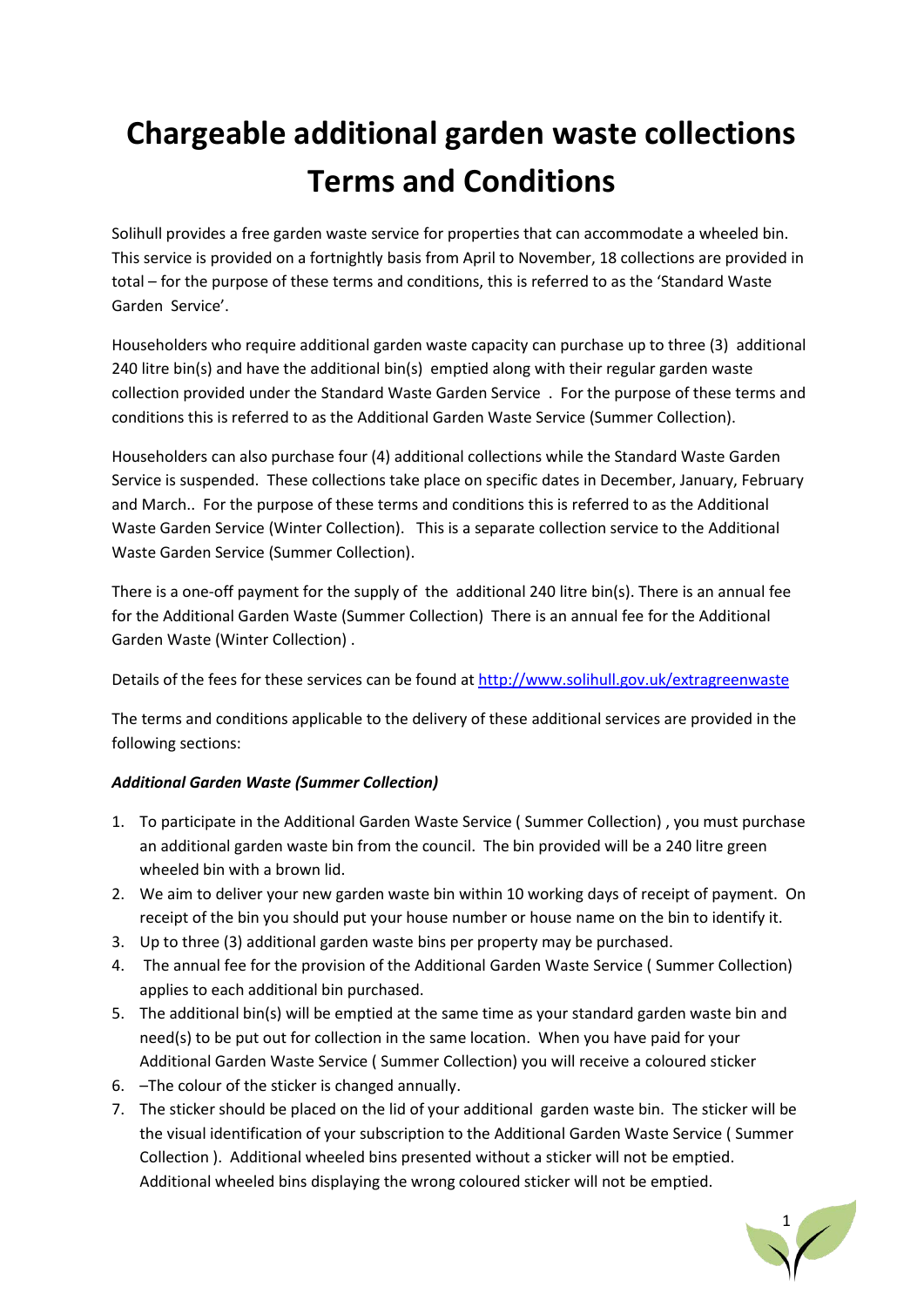- 8. If you already have an additional garden waste bin, your sticker will be delivered in the post to your home address – please allow up to seven (7) working days for your sticker to arrive.
- 9. If you are ordering a new additional garden waste bin, your sticker will be placed on your new bin when it is delivered.
- 10. If your sticker becomes damaged or you lose your sticker you should contact the Council immediately to arrange for a replacement, as bins without stickers will not be emptied.
- 11. The Additional Garden Waste Service( Summer Collection ) is only available to private householders. The service should not be used to dispose of garden waste generated by a commercial activity or by a gardening service for which a payment is made.

## *Additional Garden Waste Service ( Winter Collection)*

- 1. Householders wishing to purchase the Additional Garden Waste Service (Winter Collection) do not need to purchase an additional garden waste bin unless they require more than one garden waste bin to be emptied.
- 2. Householders who subscribe to the Additional Garden Waste Service (Winter Collection) will present their garden waste bin for collection on the dates notified by the Council, bins will need to be presented by 7:00am on the day of collection
- 3. Householders will be notified by email of their winter collection dates. As this is an opt-in collection service and not an addition to the Standard Garden Waste Service – a sticker does not need to be displayed on the bin – the collection crew will be provided with the address of households that have subscribed to the service and the number of bins to be emptied at each property .
- 4. If the address is not included on the collection list the bin(s) will not be emptied.
- 5. Requests for the service will be processed in seven (7) working days from receipt of payment.

#### **Collections**

- 1. Garden waste bins must be presented at your normal agreed presentation point by 7:00am on your scheduled collection day.
- 2. Only garden waste contained in the bins provided will be collected the Council will not remove any additional garden waste presented at the side/on top of the bins.
- 3. If the garden waste bins contain items that we cannot collect as part of the service we will not empty the bin and will not return to empty the bin once the items have been removed.
- 4. If the garden waste is compacted and will not fall out of the bin we will not return to empty it. Householders should ensure that the garden waste in their bin is loose enough to fall out of the bin when placed on the bin lift.
- 5. For a list of items that we can/cannot take as part of the garden waste collection service please refer t[o http://www.solihull.gov.uk/recyclingcollections](http://www.solihull.gov.uk/recyclingcollections)
- 6. If a bin is deemed to be overweight it will not be emptied the Council we will not return to empty it – the householder will be responsible for removing some of the material from the bin and presenting it for their next scheduled collection.
- 7. The Council reserves the right to amend collection dates should it prove necessary due to external factors – this includes but is not limited to adverse weather conditions, industrial action, fires, breakdown of vehicles or machinery.

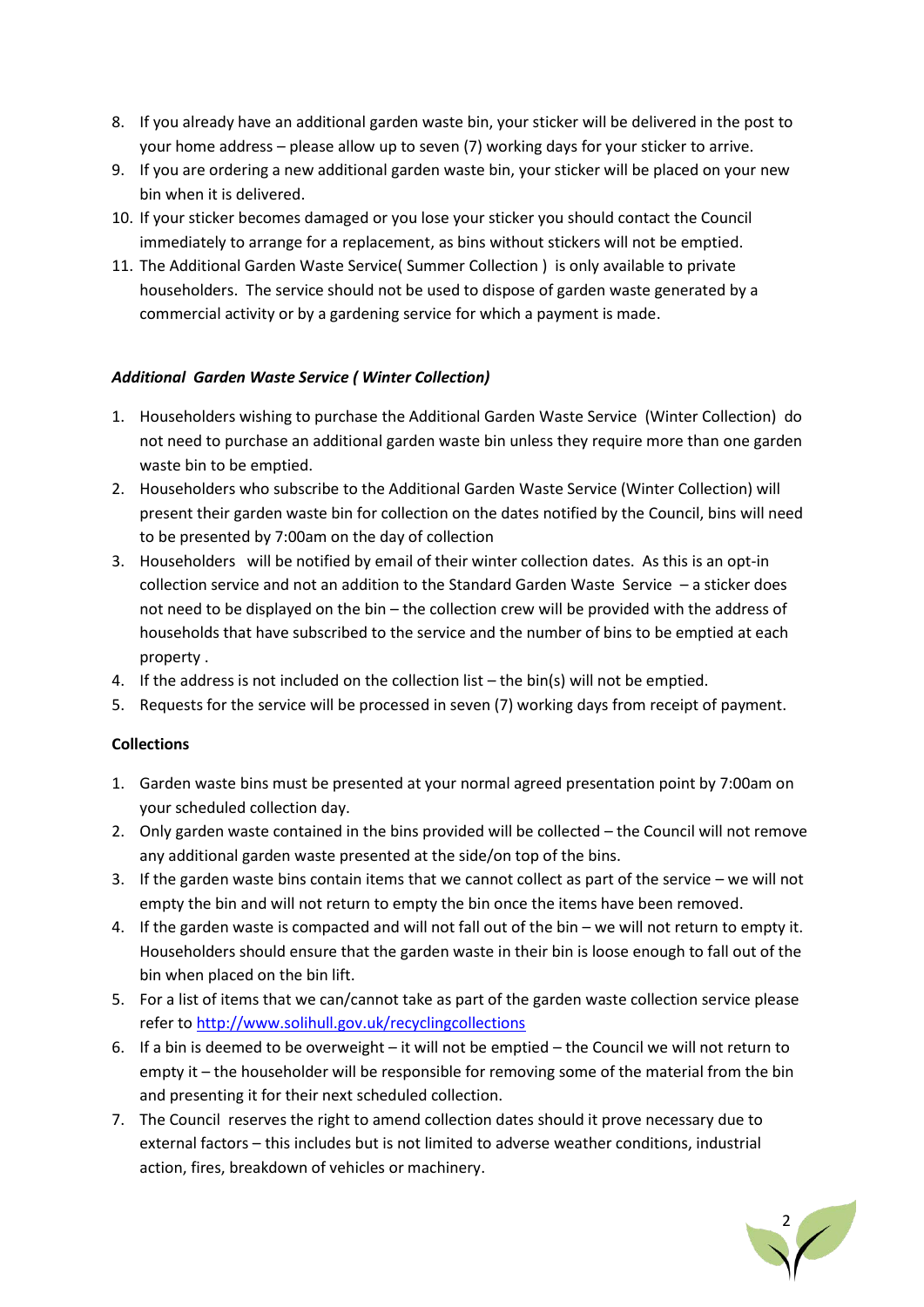- 8. Very cold weather can cause garden waste to freeze to assist collections please try to loosen your garden waste in the bin – the crews will try to empty frozen bins and will attempt to return on the same day if the bin remains frozen – however if they are still unable to empty the bin due to the contents being frozen the Council will not return to empty it on a different collection day.
- 9. In the event of adverse weather conditions the Council will make every attempt to carry out collections – however if it is not possible to carry out collections this information will be included on our website and social media feeds.

#### **Payment for the service**

- 1. You can pay for the Additional Garden Waste Service ( Summer Collection) or the Additional Garden Waste Service ( WInterCollection) by contacting our Connect Contact Centre on 0121 704 8000
- 2. Payment for the Additional Garden Waste Service can be taken any time during the year however the cost of these services increases on an annual basis on 1 April.
- 3. No discounts will be provided for purchasing multiple bins or collections

## **Refunds and Cancellations**

- 1. No refund will be issued if you decide to stop using the services for any reason.
- 2. No refunds will be issued for missed or suspended collections
- 3. No deductions will be made for subscribing to either of the services part-way through the year

#### **Moving House**

- 1. If you move house part way through the collection year and have paid for the Additional Garden Waste Service ( Summer Collection)you will need to take your Green bin with the brown lid with you to your new property.
- 2. You will need to contact the Council and inform us of your change of address
- 3. If you no longer require the service you can arrange to have your additional green bin collected The Council can only collect your bin if it is empty – we will not remove bins that contain any garden waste.
- 4. If you have subscribed to the Additional Garden Waste Service (Winter Collection) and have purchased an additional green bin with a brown lid, you will need to take the bin to your new property. If you have not purchased an additional bin – you should leave the green garden waste bin at your old property and there should be a green garden waste bin at your new property (this should be on the inventory for your new property).
- 5. You should notify us of any changes as soon as possible by contacting our Connect Contact Centre on 0121 704 8000 or via email at connectcc@solihull.gov.uk

#### **Data Protection Statement**

We are collecting this data for the purposes of delivering the additional garden waste service as detailed above. This information is shared with Amey PLC who are our contractor for the purposes of delivering the service on our behalf.